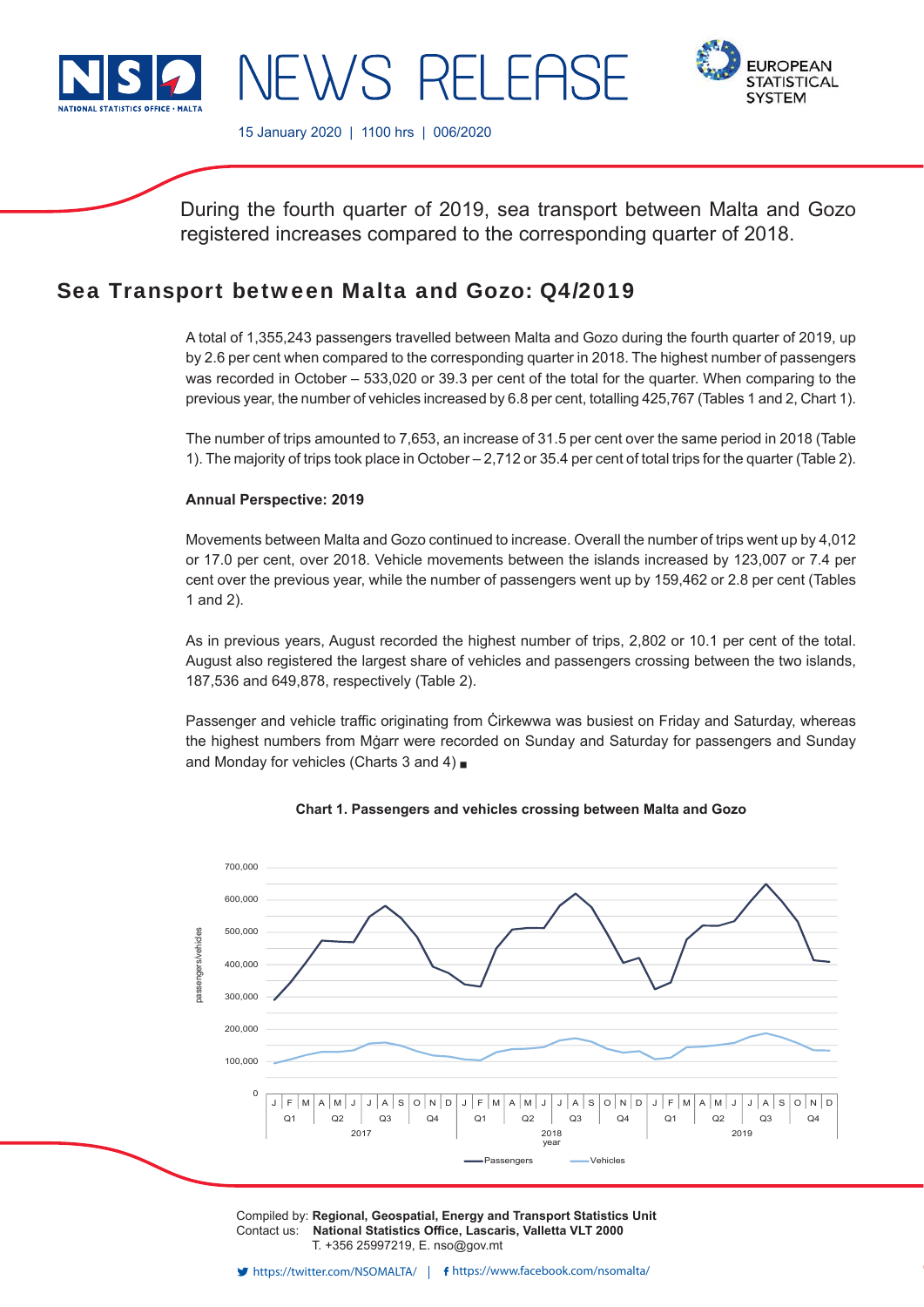|                   | Quarter      | 2017      | 2018      | 2019      | Change    | Percentage<br>change |  |
|-------------------|--------------|-----------|-----------|-----------|-----------|----------------------|--|
|                   |              |           |           |           | 2019/2018 | 2019/2018            |  |
| <b>Trips</b>      | Jan-Mar      | 5,216     | 5,259     | 5,449     | 190       | 3.6                  |  |
|                   | Apr-Jun      | 5,541     | 5,776     | 6,289     | 513       | 8.9                  |  |
|                   | Jul-Sep      | 6,334     | 6,764     | 8,240     | 1,476     | 21.8                 |  |
|                   | Oct-Dec      | 5,438     | 5,820     | 7,653     | 1,833     | 31.5                 |  |
|                   | <b>Total</b> | 22,529    | 23,619    | 27,631    | 4,012     | 17.0                 |  |
| <b>Vehicles</b>   | Jan-Mar      | 320,432   | 339,266   | 363,460   | 24,194    | 7.1                  |  |
|                   | Apr-Jun      | 394,106   | 423,152   | 454,818   | 31,666    | 7.5                  |  |
|                   | Jul-Sep      | 463,585   | 498,888   | 538,864   | 39,976    | 8.0                  |  |
|                   | Oct-Dec      | 365,899   | 398,596   | 425,767   | 27,171    | 6.8                  |  |
|                   | <b>Total</b> | 1,544,022 | 1,659,902 | 1,782,909 | 123,007   | 7.4                  |  |
| <b>Passengers</b> | Jan-Mar      | 1,040,188 | 1,121,001 | 1,146,490 | 25,489    | 2.3                  |  |
|                   | Apr-Jun      | 1,415,326 | 1,535,414 | 1,575,472 | 40,058    | 2.6                  |  |
|                   | Jul-Sep      | 1,674,618 | 1,780,474 | 1,840,575 | 60,101    | 3.4                  |  |
|                   | Oct-Dec      | 1,253,708 | 1,321,429 | 1,355,243 | 33,814    | 2.6                  |  |
|                   | <b>Total</b> | 5,383,840 | 5,758,318 | 5,917,780 | 159,462   | 2.8                  |  |

Table 1. Sea transport between Malta and Gozo by quarter



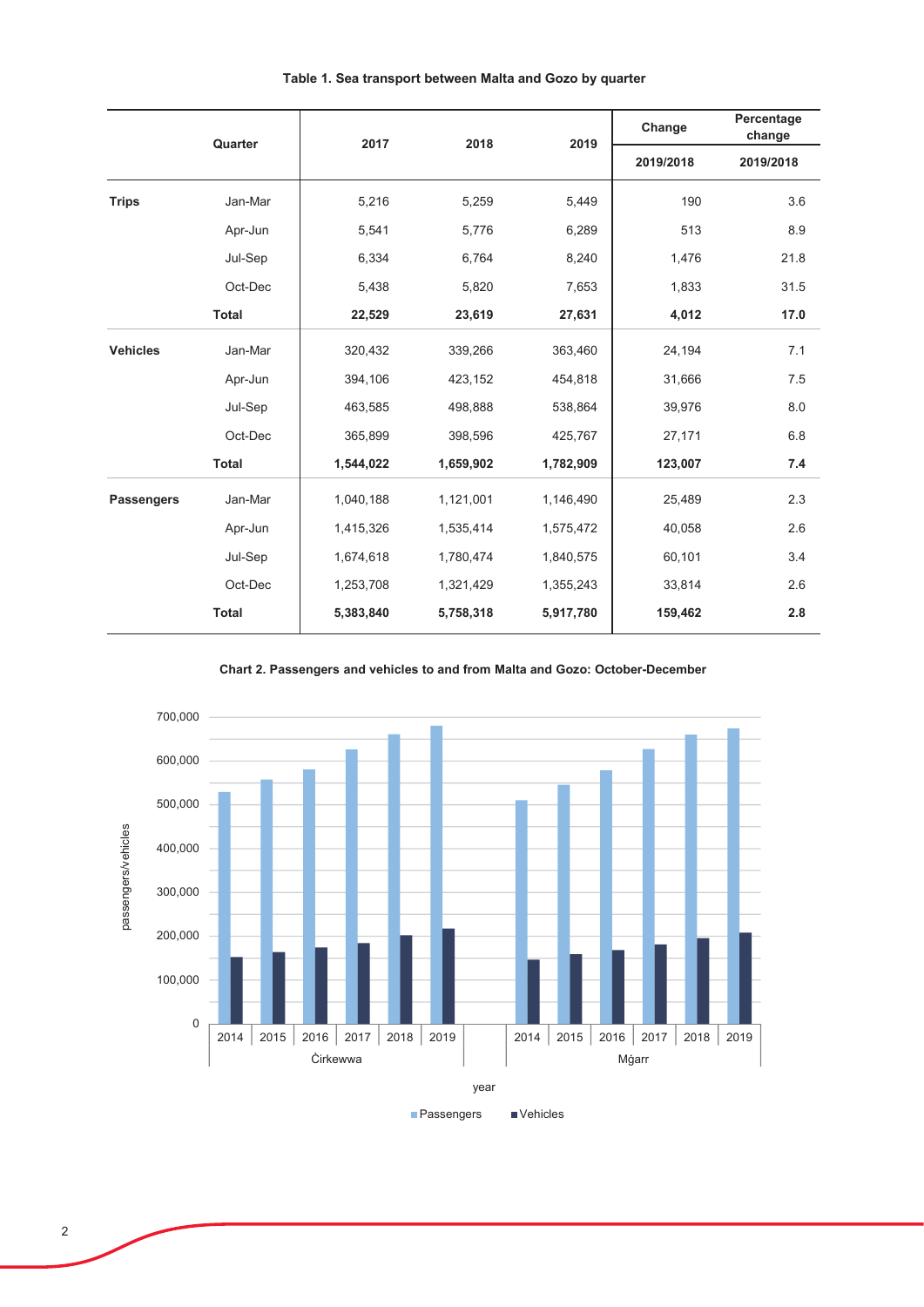|                   | <b>Month</b> | 2017      | 2018      | 2019      | Change    | Percentage<br>change |  |
|-------------------|--------------|-----------|-----------|-----------|-----------|----------------------|--|
|                   |              |           |           |           | 2019/2018 | 2019/2018            |  |
| <b>Trips</b>      | January      | 1,717     | 1,771     | 1,739     | $-32$     | $-1.8$               |  |
|                   | February     | 1,669     | 1,614     | 1,676     | 62        | 3.8                  |  |
|                   | March        | 1,830     | 1,874     | 2,034     | 160       | 8.5                  |  |
|                   | April        | 1,834     | 1,870     | 1,957     | 87        | 4.7                  |  |
|                   | May          | 1,821     | 1,898     | 2,014     | 116       | 6.1                  |  |
|                   | June         | 1,886     | 2,008     | 2,318     | 310       | 15.4                 |  |
|                   | July         | 2,098     | 2,252     | 2,716     | 464       | 20.6                 |  |
|                   | August       | 2,158     | 2,292     | 2,802     | 510       | 22.3                 |  |
|                   | September    | 2,078     | 2,220     | 2,722     | 502       | 22.6                 |  |
|                   | October      | 1,964     | 2,088     | 2,712     | 624       | 29.9                 |  |
|                   | November     | 1,729     | 1,822     | 2,421     | 599       | 32.9                 |  |
|                   | December     | 1,745     | 1,910     | 2,520     | 610       | 31.9                 |  |
|                   | <b>Total</b> | 22,529    | 23,619    | 27,631    | 4,012     | 17.0                 |  |
| <b>Vehicles</b>   | January      | 94,258    | 106,556   | 107,174   | 618       | 0.6                  |  |
|                   | February     | 106,256   | 103,893   | 112,014   | 8,121     | 7.8                  |  |
|                   | March        | 119,918   | 128,817   | 144,272   | 15,455    | 12.0                 |  |
|                   | April        | 129,837   | 138,464   | 146,216   | 7,752     | 5.6                  |  |
|                   | May          | 129,726   | 140,028   | 150,984   | 10,956    | 7.8                  |  |
|                   | June         | 134,543   | 144,660   | 157,618   | 12,958    | 9.0                  |  |
|                   | July         | 155,624   | 165,538   | 176,767   | 11,229    | 6.8                  |  |
|                   | August       | 158,981   | 172,120   | 187,536   | 15,416    | 9.0                  |  |
|                   | September    | 148,980   | 161,230   | 174,561   | 13,331    | 8.3                  |  |
|                   | October      | 131,779   | 138,973   | 157,109   | 18,136    | 13.1                 |  |
|                   | November     | 118,862   | 127,404   | 134,764   | 7,360     | 5.8                  |  |
|                   | December     | 115,258   | 132,219   | 133,894   | 1,675     | 1.3                  |  |
|                   | Total        | 1,544,022 | 1,659,902 | 1,782,909 | 123,007   | 7.4                  |  |
| <b>Passengers</b> | January      | 290,357   | 338,780   | 323,772   | $-15,008$ | $-4.4$               |  |
|                   | February     | 343,321   | 331,858   | 344,773   | 12,915    | 3.9                  |  |
|                   | March        | 406,510   | 450,363   | 477,945   | 27,582    | 6.1                  |  |
|                   | April        | 474,647   | 508,880   | 520,755   | 11,875    | $2.3\,$              |  |
|                   | May          | 471,397   | 513,598   | 520,284   | 6,686     | 1.3                  |  |
|                   | June         | 469,282   | 512,936   | 534,433   | 21,497    | 4.2                  |  |
|                   | July         | 548,452   | 582,541   | 594,610   | 12,069    | 2.1                  |  |
|                   | August       | 582,199   | 620,042   | 649,878   | 29,836    | 4.8                  |  |
|                   | September    | 543,967   | 577,891   | 596,087   | 18,196    | 3.1                  |  |
|                   | October      | 486,147   | 494,964   | 533,020   | 38,056    | $7.7\,$              |  |
|                   | November     | 393,745   | 405,514   | 413,684   | 8,170     | $2.0\,$              |  |
|                   | December     | 373,816   | 420,951   | 408,539   | $-12,412$ | $-2.9$               |  |
|                   | <b>Total</b> | 5,383,840 | 5,758,318 | 5,917,780 | 159,462   | $2.8\,$              |  |

Table 2. Sea transport between Malta and Gozo by month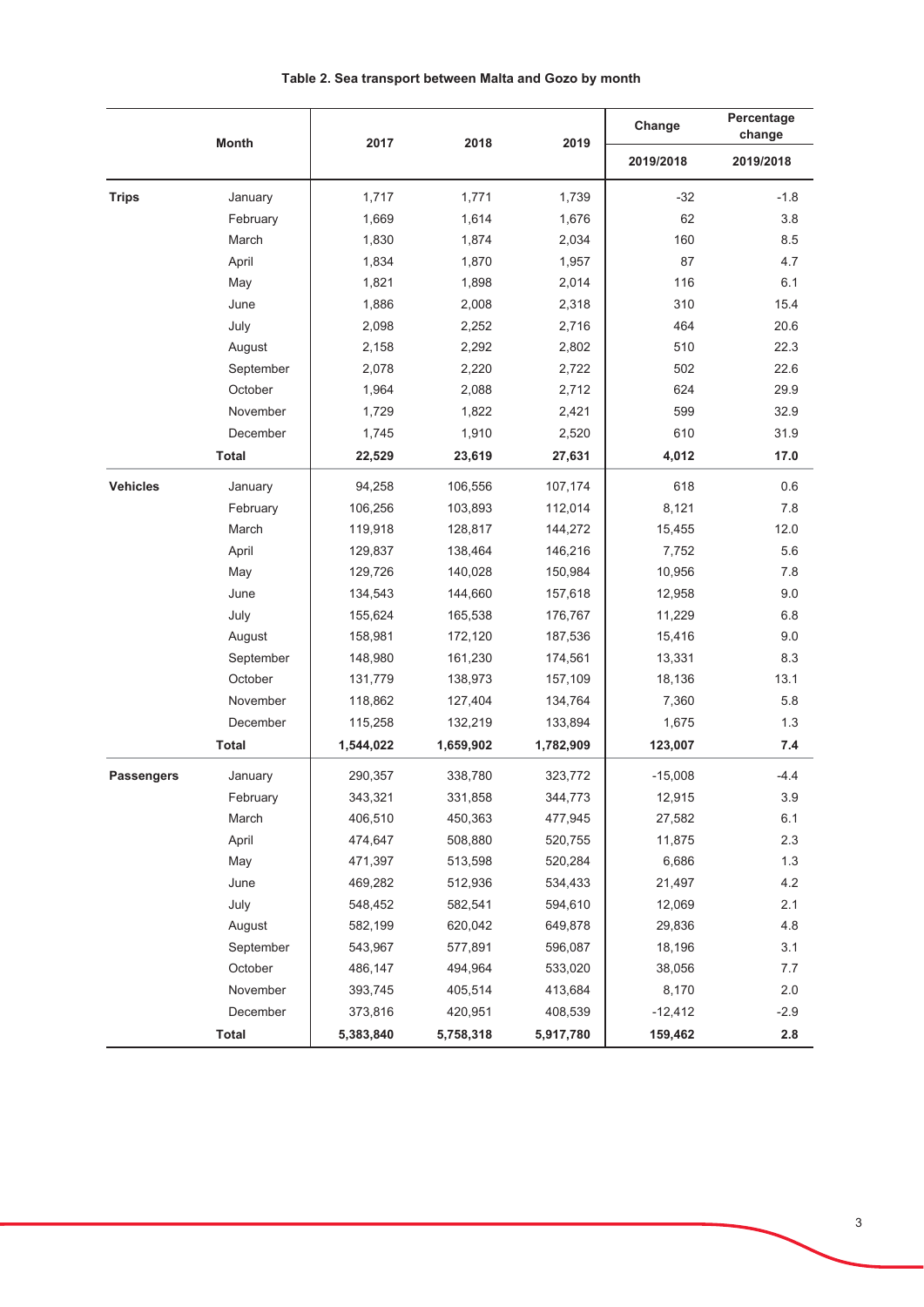|                 | <b>Month</b> | Cirkewwa - Mgarr |           | Percentage<br>Change<br>change |           | Mġarr - Ċirkewwa |           | Change    | Percentage<br>change |
|-----------------|--------------|------------------|-----------|--------------------------------|-----------|------------------|-----------|-----------|----------------------|
|                 |              | 2018             | 2019      | 2019/2018                      | 2019/2018 | 2018             | 2019      | 2019/2018 | 2019/2018            |
| <b>Trips</b>    | January      | 885              | 869       | $-16$                          | $-1.8$    | 886              | 870       | $-16$     | $-1.8$               |
|                 | February     | 807              | 838       | 31                             | 3.8       | 807              | 838       | 31        | 3.8                  |
|                 | March        | 937              | 1,017     | 80                             | 8.5       | 937              | 1,017     | 80        | 8.5                  |
|                 | April        | 935              | 978       | 43                             | 4.6       | 935              | 979       | 44        | 4.7                  |
|                 | May          | 948              | 1,007     | 59                             | 6.2       | 950              | 1,007     | 57        | 6.0                  |
|                 | June         | 1,004            | 1,159     | 155                            | 15.4      | 1,004            | 1,159     | 155       | 15.4                 |
|                 | July         | 1,126            | 1,358     | 232                            | 20.6      | 1,126            | 1,358     | 232       | 20.6                 |
|                 | August       | 1,146            | 1,401     | 255                            | 22.3      | 1,146            | 1,401     | 255       | 22.3                 |
|                 | September    | 1,110            | 1,362     | 252                            | 22.7      | 1,110            | 1,360     | 250       | 22.5                 |
|                 | October      | 1,044            | 1,356     | 312                            | 29.9      | 1,044            | 1,356     | 312       | 29.9                 |
|                 | November     | 911              | 1,210     | 299                            | 32.8      | 911              | 1,211     | 300       | 32.9                 |
|                 | December     | 955              | 1,261     | 306                            | 32.0      | 955              | 1,259     | 304       | 31.8                 |
|                 | <b>Total</b> | 11,808           | 13,816    | 2,008                          | 17.0      | 11,811           | 13,815    | 2,004     | 17.0                 |
| <b>Vehicles</b> | January      | 52,616           | 52,901    | 285                            | 0.5       | 53,940           | 54,273    | 333       | 0.6                  |
|                 | February     | 52,372           | 57,189    | 4,817                          | 9.2       | 51,521           | 54,825    | 3,304     | 6.4                  |
|                 | March        | 66,509           | 72,792    | 6,283                          | 9.4       | 62,308           | 71,480    | 9,172     | 14.7                 |
|                 | April        | 69,252           | 74,407    | 5,155                          | 7.4       | 69,212           | 71,809    | 2,597     | 3.8                  |
|                 | May          | 70,367           | 77,120    | 6,753                          | 9.6       | 69,661           | 73,864    | 4,203     | 6.0                  |
|                 | June         | 74,872           | 80,304    | 5,432                          | 7.3       | 69,788           | 77,314    | 7,526     | 10.8                 |
|                 | July         | 82,479           | 89,926    | 7,447                          | 9.0       | 83,059           | 86,841    | 3,782     | 4.6                  |
|                 | August       | 88,139           | 96,782    | 8,643                          | 9.8       | 83,981           | 90,754    | 6,773     | 8.1                  |
|                 | September    | 80,815           | 87,007    | 6,192                          | 7.7       | 80,415           | 87,554    | 7,139     | 8.9                  |
|                 | October      | 70,311           | 80,150    | 9,839                          | 14.0      | 68,662           | 76,959    | 8,297     | 12.1                 |
|                 | November     | 64,507           | 68,681    | 4,174                          | 6.5       | 62,897           | 66,083    | 3,186     | 5.1                  |
|                 | December     | 67,865           | 69,015    | 1,150                          | 1.7       | 64,354           | 64,879    | 525       | 0.8                  |
|                 | <b>Total</b> | 840,104          | 906,274   | 66,170                         | 7.9       | 819,798          | 876,635   | 56,837    | 6.9                  |
| Passengers      | January      | 166,565          | 158,525   | $-8,040$                       | $-4.8$    | 172,215          | 165,247   | $-6,968$  | $-4.0$               |
|                 | February     | 166,056          | 173,170   | 7,114                          | 4.3       | 165,802          | 171,603   | 5,801     | 3.5                  |
|                 | March        | 229,062          | 239,360   | 10,298                         | 4.5       | 221,301          | 238,585   | 17,284    | 7.8                  |
|                 | April        | 253,563          | 262,868   | 9,305                          | 3.7       | 255,317          | 257,887   | 2,570     | 1.0                  |
|                 | May          | 257,187          | 262,079   | 4,892                          | 1.9       | 256,411          | 258,205   | 1,794     | $0.7\,$              |
|                 | June         | 261,798          | 269,203   | 7,405                          | 2.8       | 251,138          | 265,230   | 14,092    | 5.6                  |
|                 | July         | 290,868          | 297,849   | 6,981                          | 2.4       | 291,673          | 296,761   | 5,088     | 1.7                  |
|                 | August       | 310,589          | 327,485   | 16,896                         | 5.4       | 309,453          | 322,393   | 12,940    | 4.2                  |
|                 | September    | 287,560          | 294,770   | 7,210                          | 2.5       | 290,331          | 301,317   | 10,986    | 3.8                  |
|                 | October      | 247,237          | 267,441   | 20,204                         | 8.2       | 247,727          | 265,579   | 17,852    | 7.2                  |
|                 | November     | 202,064          | 206,789   | 4,725                          | 2.3       | 203,450          | 206,895   | 3,445     | 1.7                  |
|                 | December     | 212,027          | 206,125   | $-5,902$                       | $-2.8$    | 208,924          | 202,414   | $-6,510$  | $-3.1$               |
|                 | <b>Total</b> | 2,884,576        | 2,965,664 | 81,088                         | 2.8       | 2,873,742        | 2,952,116 | 78,374    | 2.7                  |

Table 3. Sea transport to and from Malta and Gozo by month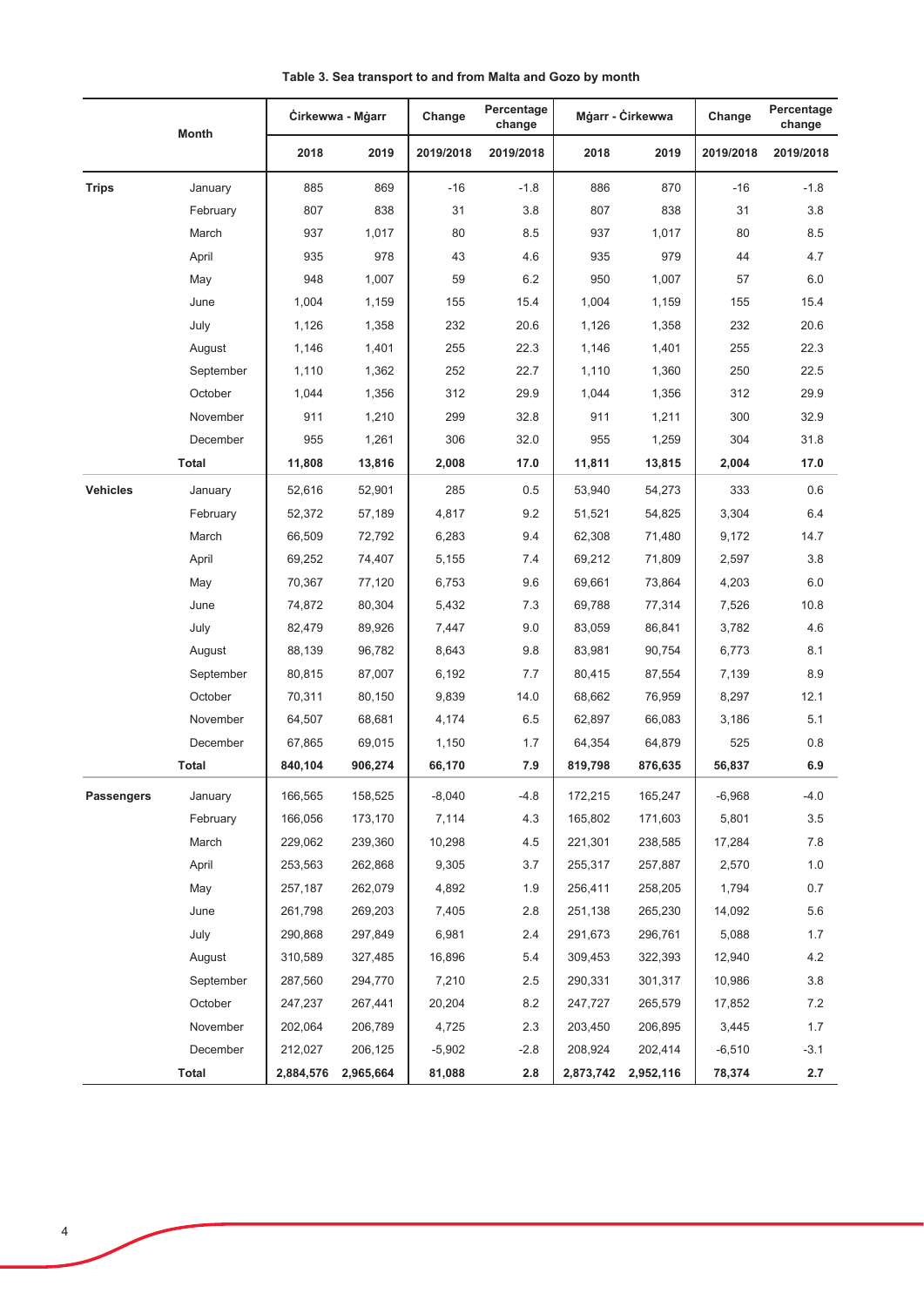# Τ Τ **Change** Percentage **Lanuary-December** Day of the week

|  | Table 4. Sea transport between Malta and Gozo by day of the week |  |  |  |  |
|--|------------------------------------------------------------------|--|--|--|--|
|  |                                                                  |  |  |  |  |

|                   | Day of the week |           | January-December | ⊂nange    | change    |           |
|-------------------|-----------------|-----------|------------------|-----------|-----------|-----------|
|                   |                 | 2017      | 2018             | 2019      | 2019/2018 | 2019/2018 |
| <b>Trips</b>      | Monday          | 3,159     | 3,376            | 3,797     | 421       | 12.5      |
|                   | Tuesday         | 3,141     | 3,267            | 3,894     | 627       | 19.2      |
|                   | Wednesday       | 3,078     | 3,206            | 3,842     | 636       | 19.8      |
|                   | Thursday        | 3,202     | 3,373            | 3,894     | 521       | 15.4      |
|                   | Friday          | 3,305     | 3,523            | 4,159     | 636       | 18.1      |
|                   | Saturday        | 3,146     | 3,267            | 3,870     | 603       | 18.5      |
|                   | Sunday          | 3,498     | 3,607            | 4,175     | 568       | 15.7      |
|                   | <b>Total</b>    | 22,529    | 23,619           | 27,631    | 4,012     | 17.0      |
| <b>Vehicles</b>   | Monday          | 206,095   | 231,404          | 241,018   | 9,614     | 4.2       |
|                   | Tuesday         | 201,343   | 214,896          | 235,263   | 20,367    | 9.5       |
|                   | Wednesday       | 206,835   | 220,309          | 235,387   | 15,078    | 6.8       |
|                   | Thursday        | 216,759   | 231,519          | 247,204   | 15,685    | 6.8       |
|                   | Friday          | 241,782   | 261,735          | 281,956   | 20,221    | 7.7       |
|                   | Saturday        | 227,711   | 242,922          | 265,738   | 22,816    | 9.4       |
|                   | Sunday          | 243,497   | 257,117          | 276,343   | 19,226    | 7.5       |
|                   | Total           | 1,544,022 | 1,659,902        | 1,782,909 | 123,007   | 7.4       |
| <b>Passengers</b> | Monday          | 703,378   | 781,770          | 778,022   | $-3,748$  | $-0.5$    |
|                   | Tuesday         | 680,752   | 706,265          | 743,550   | 37,285    | 5.3       |
|                   | Wednesday       | 728,110   | 767,095          | 780,853   | 13,758    | 1.8       |
|                   | Thursday        | 751,769   | 801,414          | 812,549   | 11,135    | 1.4       |
|                   | Friday          | 804,055   | 875,995          | 899,254   | 23,259    | 2.7       |
|                   | Saturday        | 843,878   | 894,372          | 945,482   | 51,110    | 5.7       |
|                   | Sunday          | 871,898   | 931,407          | 958,070   | 26,663    | 2.9       |
|                   | Total           | 5,383,840 | 5,758,318        | 5,917,780 | 159,462   | 2.8       |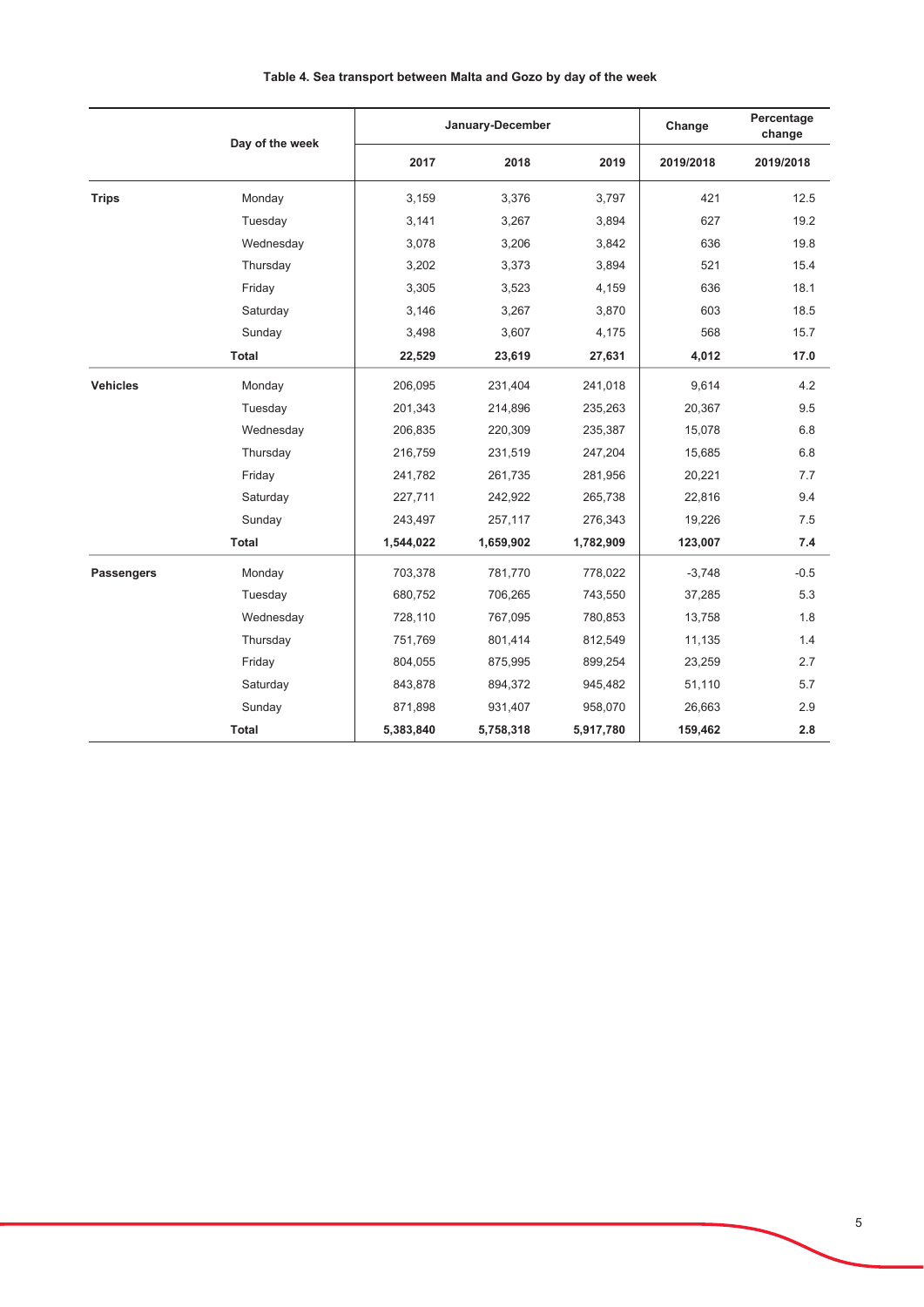

#### Chart 3. Vehicles to and from Malta and Gozo by day of the week: January-December

Chart 4. Passengers to and from Malta and Gozo by day of the week: January-December